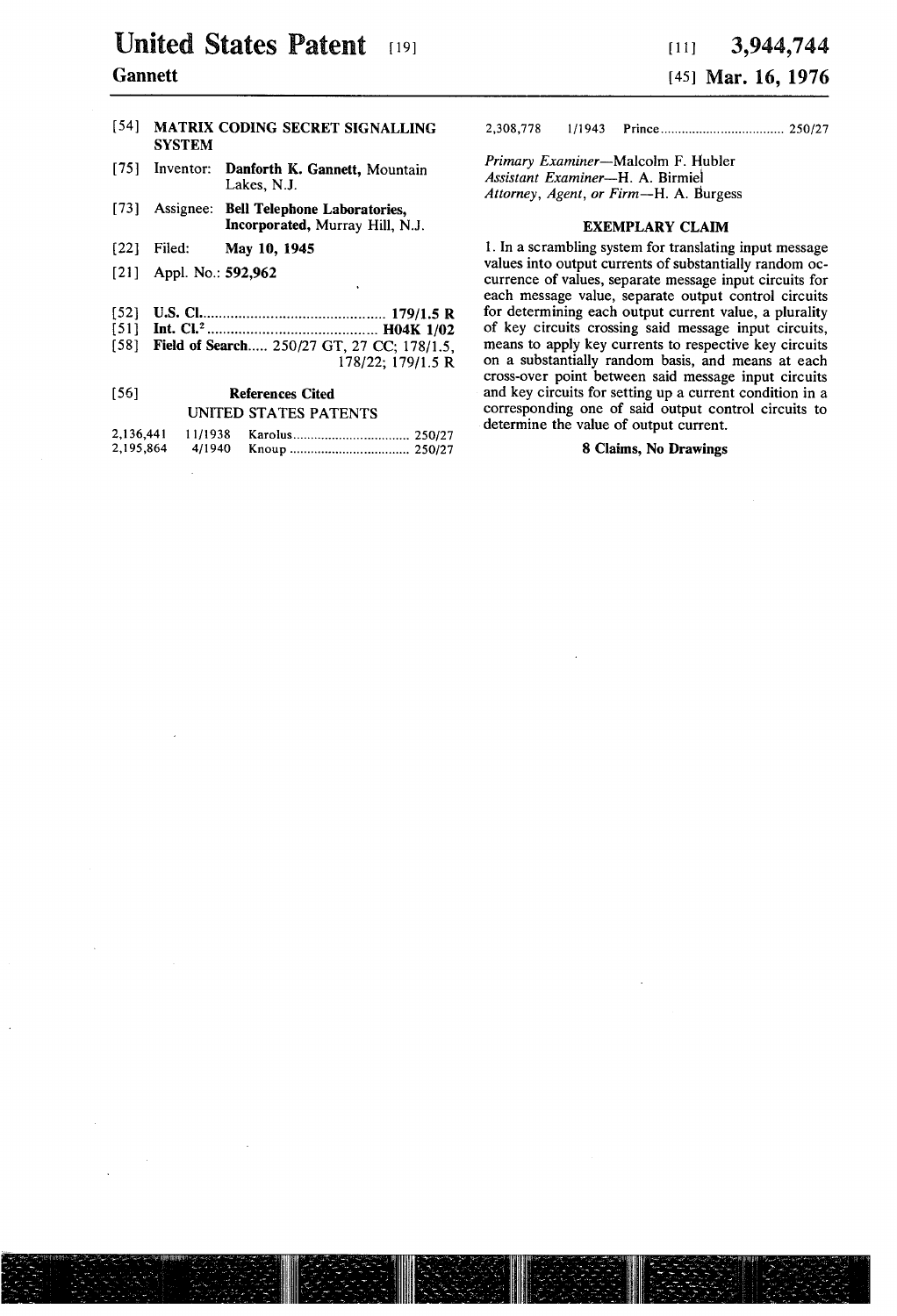

**ATTORNEY**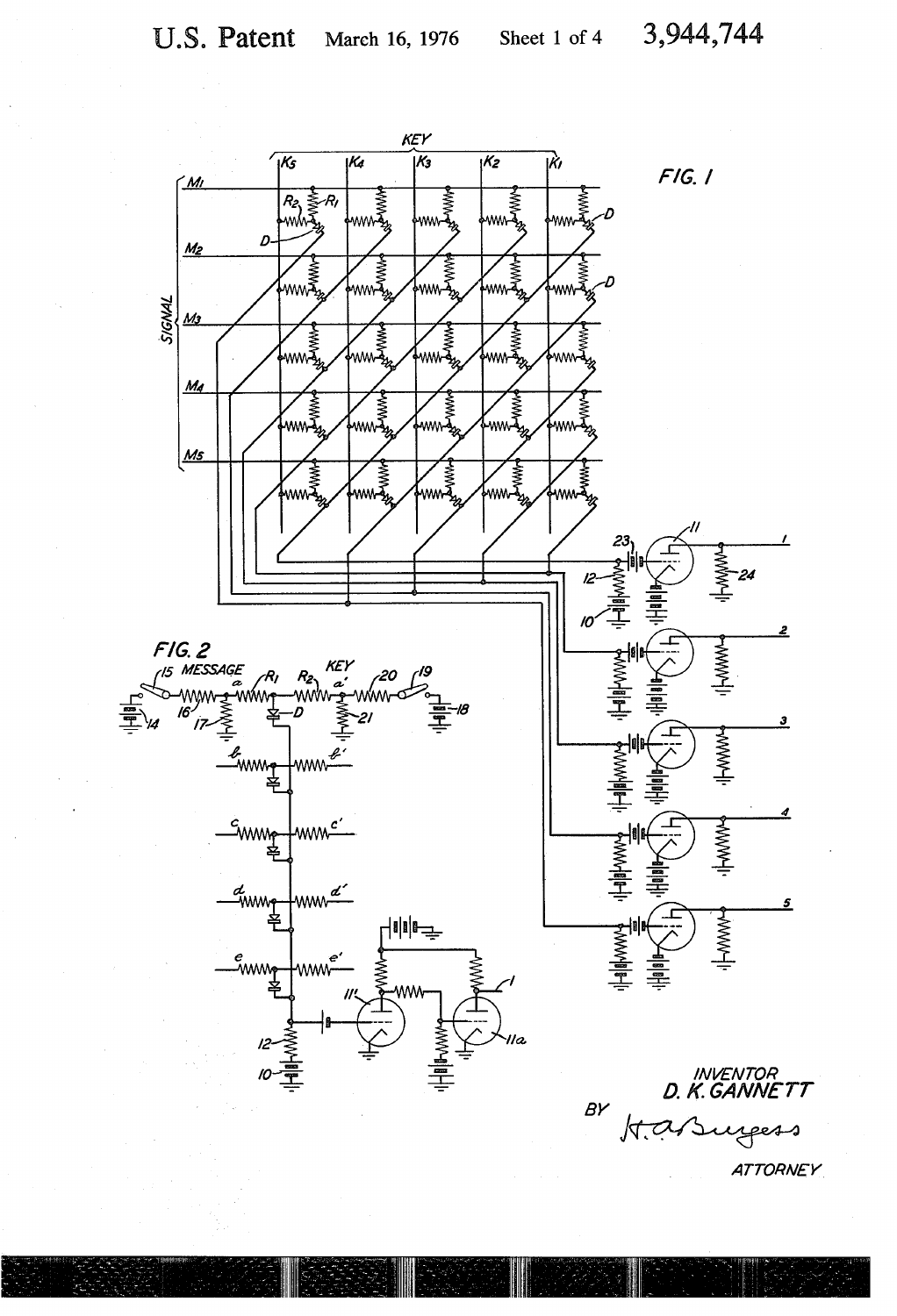





**ATTORNEY**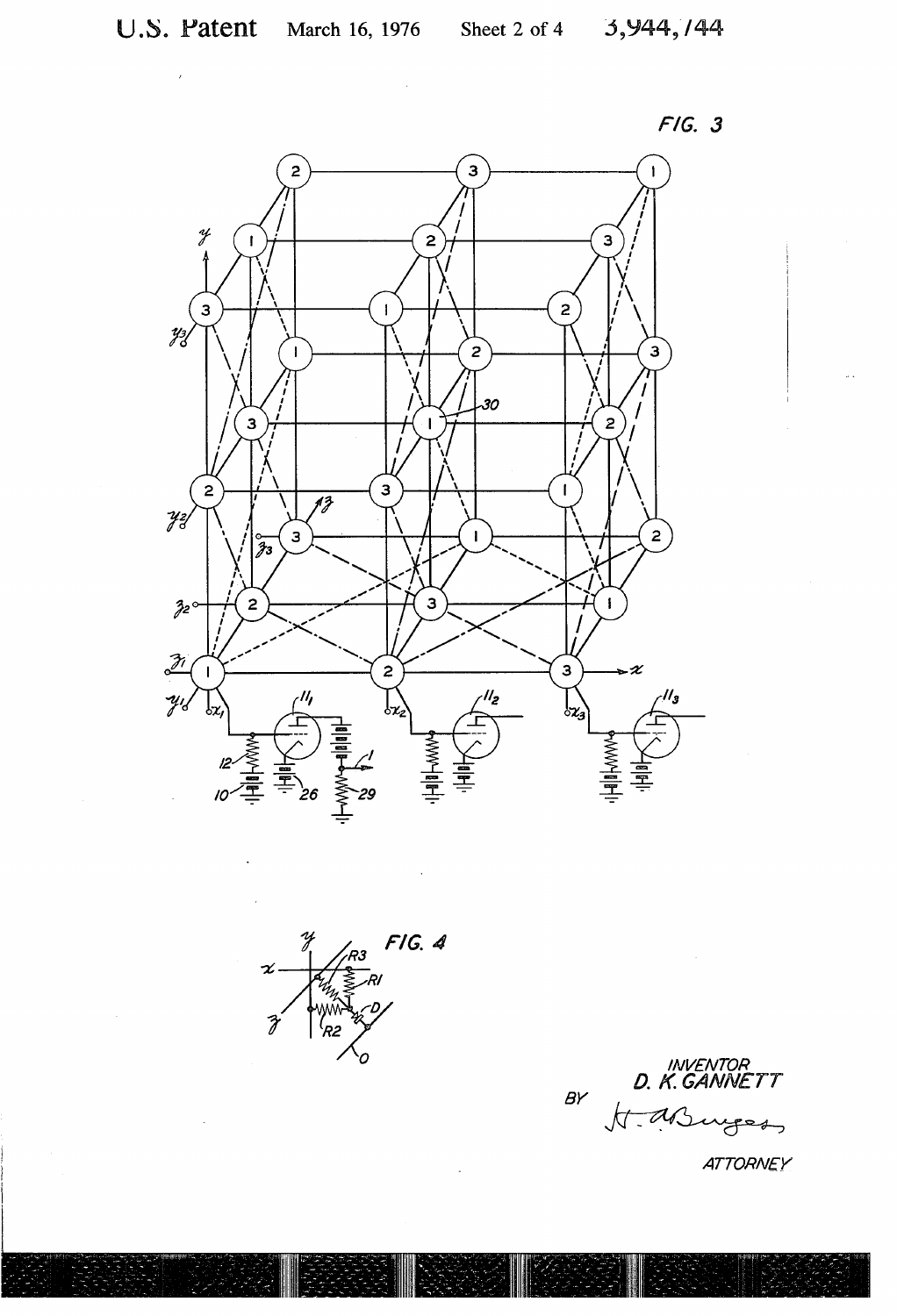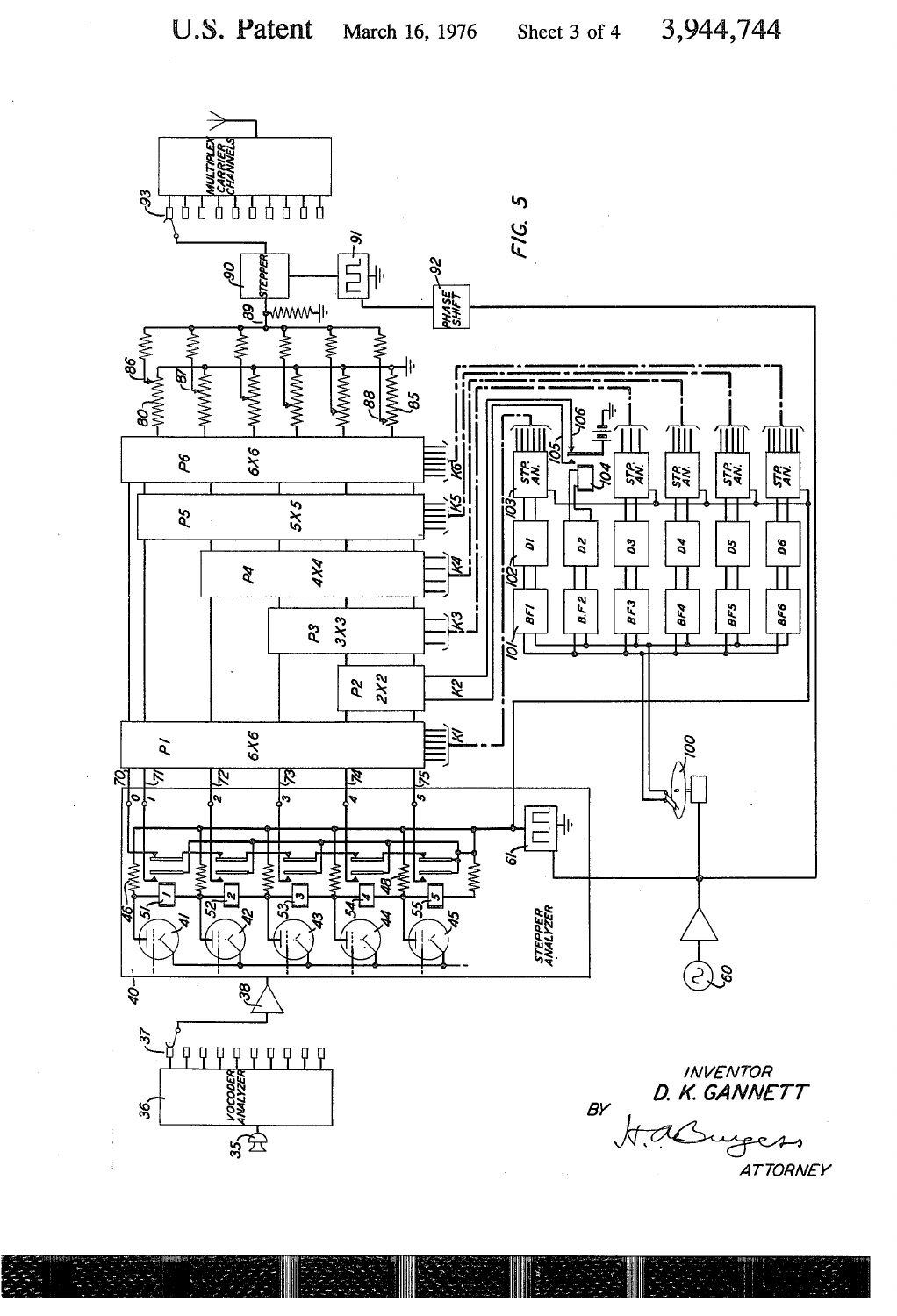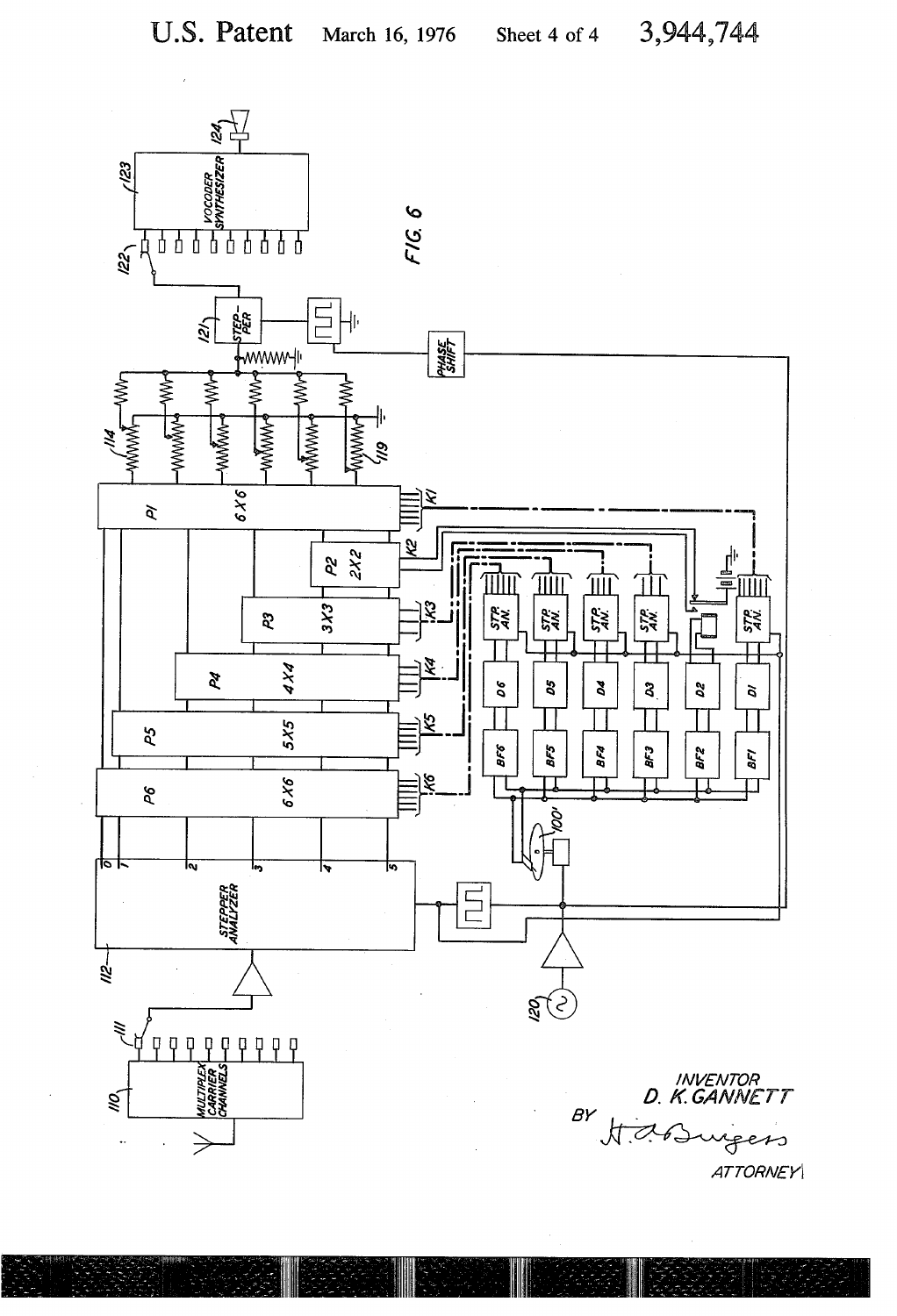### MATRIX CODING SECRET SIGNALLING SYSTEM

The present invention relates to translating or com bining circuits for selectively setting up in individual <sup>5</sup> outgoing circuits current conditions under the conjoint control of currents in a plurality of different input cir cuits.

The invention, while of broad and general applica tion, will be disclosed herein as embodied in a scram- <sup>10</sup> bling or enciphering circuit for use in secret signaling whereby signal currents are changed into enciphered currents under control of key currents prior to trans mission, and a reverse transformation is made at the<br>receiving point under control of duplicate key currents 15 receiving point under control of duplicate key currents thereat. In this embodiment the signal and key currents each have any of a definite number of values and a separate circuit is provided for each value of signal current as well as for each value of key current. These sets or groups of signal and key conductors afford a number of control points equal to the product of the numbers of conductors in the conductor groups. At these control points, individual control devices are used for responding to the simultaneous application of  $_{25}$ signal and key currents and in so responding, exercise a selective control upon an output terminal or conduc tor. In the case of an enciphering circuit where it is desired to produce the same number of output current values as the number of discrete signal current values  $_{30}$ employed, these control devices are associated in groups so that any device of a group sets up the same value of output current, there being as many such groups as there are separate values of output current. Such a combination is referred to as a permuter. 20

The general object of the invention is to set up in individual outgoing circuits definite current conditions as determined at each instant by the conjoint applica tion to suitable control devices of currents in individual conductors belonging to each of a plurality of sets or groups.

In the specific embodiment disclosed herein, the signal is first changed to stepped form and a separate circuit is provided for each step value. Likewise the key currents are either generated in steps or converted to 45 stepped form and a separate circuit is provided for each step value. If a single key is used, a two-dimensional scramble results in which the key value conductors may be thought of as, say, vertical and the signal value con ductors as horizontal with the two classes of conductors 50 crossing each other and affording cross-overs equal in number to the product of the numbers of conductors in the two classes. At each cross-over point is a device which responds only to application of a current in each of the intersecting conductors at such point.

More than one set of key conductors can be used for a set of signal value conductors, with the same respon sive devices responding to the signal current and to a plurality of key currents. If two sets of key conductors are used, for example, the number of cross-over points 60 is the product of three factors, namely, the number of signal value conductors and the numbers of key value conductors representing the two keys. In this case a three-dimensional scramble is produced and the physi cal arrangement of the conductor groups can be 65 thought of as in three planes mutually at right angles to one another with the points of intersection falling within a cube or other rectilinear solid.

2

The invention will be more fully understood from the following detailed description in connection with the accompanying drawings in which:

FIG. 1 is a schematic circuit diagram of one type of permuter circuit according to the invention;

FIG. 2 is an explanatory diagram to illustrate voltage conditions which may exist in the circuit of FIG. 1;

FIG. 3 is a schematic diagram of the circuit arrange ment of a three-dimensional permuter according to the invention;

FIG. 4 is a detail view of one of the intersecting points of the system of FIG. 3;

FIG. 5 is a block schematic diagram of a complete transmitting station of a secret telephone system ac cording to the invention, using permuters of the type illustrated in FIG. 1; and

FIG. 6 is a similar diagram of a receiving station that may be used with the FIG. 5 transmitting station.

35 Referring first to FIG. 1, the signal or message leads are shown at the left and the key leads at the top of the figure. Each message leads  $M1$ ,  $M2$ , etc. is assumed to be associated with suitable signaling equipment (one type of which is illustrated in FIG. 5) which is adapted to impress positive voltage on the individual leads rela tive to ground. Similarly, positive voltage is impressed on the individual key leads. Since in this illustration there are five leads in each group, there are twenty-five points of intersection. At each such point there is a current or voltage responsive device D which may be a copper oxide rectifier, a diode or other tube, relay, thermistor or similar device capable of responding only to impressed voltage above a predetermined minimum which can be determined by aid of a bias. In the figure it is assumed that the devices D are copper oxide recti fiers. Each device has one of its terminals connected to

a pair of high resistances  $R_1$  and  $R_2$  of which  $R_1$  is connected to the respective message lead and  $R_2$  is connected to the respective key lead.

The relation is such that when only the voltage from one of these leads is impressed, the device remains non-conducting on account of its characteristic aided by the bias derived from battery 10 associated with one of the output amplifier tubes  $11$ ; but when voltage from both an M lead and a K lead are simultaneously applied<br>through  $R_1$  and  $R_2$  to the same device, the bias is overcome and the device is changed to its low resistance condition so that current is sent to ground through a grid resistor 12 against the voltage of the bias battery 10.

55 This is further illustrated in FIG. 2 where the message voltage is indicated as applied from a battery 14 when switch 16 is closed, the resistance  $R_1$  being connected to a point a in a potential divider circuit consisting of resistors 16 and 17 in which the value of resistor 17 is low compared with that of the series resistances. Simi larly, the key voltage is applied from battery 18 through switch 19 and potential divider circuit 20, 21 of which point  $a'$  is connected to resistor  $R_2$ . When either switch alone is closed, the voltage applied to  $D$  is insufficient to permit current to flow against the voltage of battery 10 but when both switches are closed the voltages add on account of the use of the high resistances in the connecting circuits and the device D becomes conduct ing and transmits current to the input circuit of tube 11'. Even if voltage should be applied simultaneously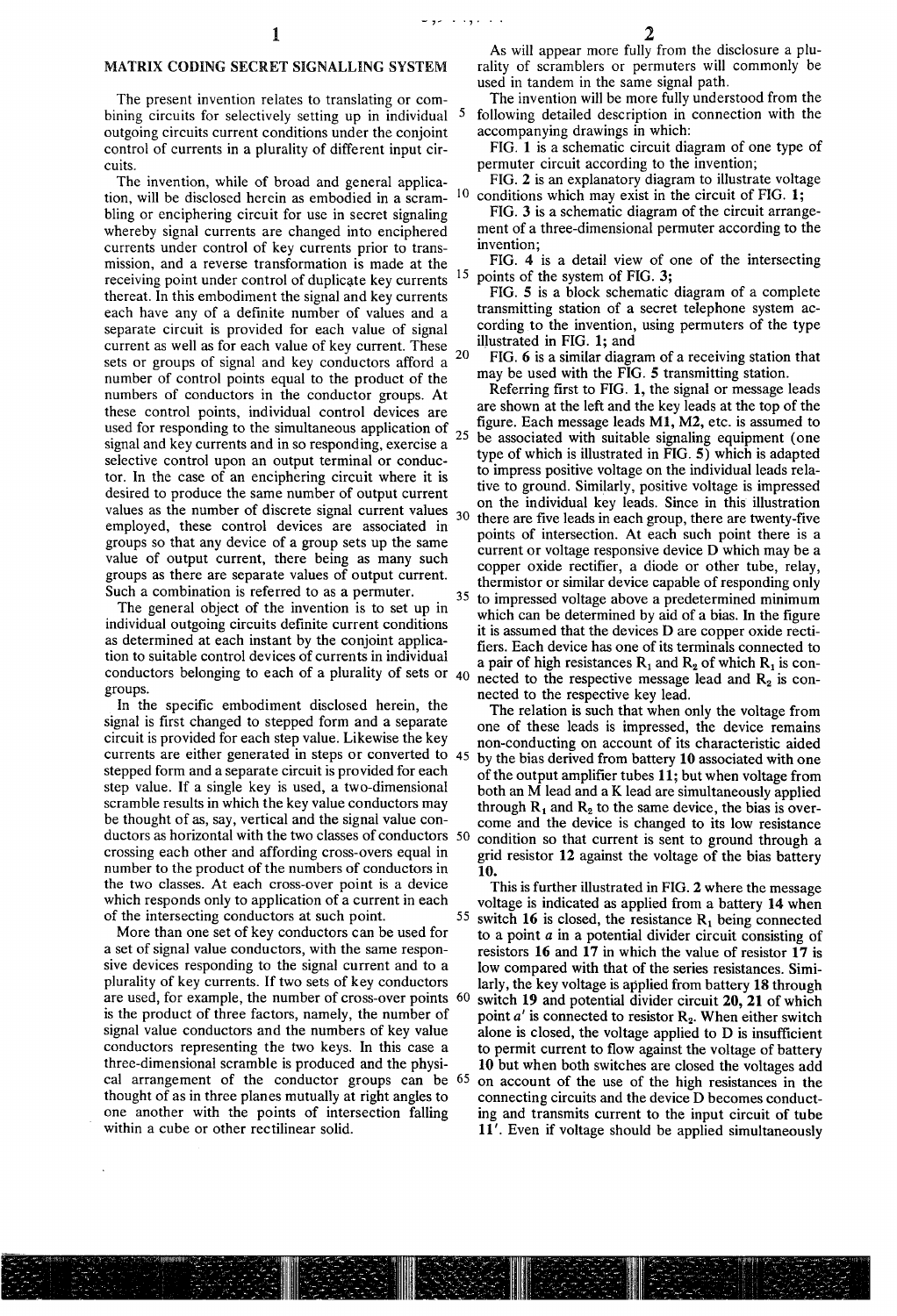v *..*.

to points  $b, c, d$  and  $e$  (but not to any of the corresponding primed terminals also), none also) the accompany ing devices would be rendered conducting. For a simi lar reason, only one of the 25 devices D of FIG. 1 can become conducting when one lead of each group has <sup>5</sup> battery applied to it, even though this same voltage is applied to five of the  $R_1$  resistors and to five of the  $R_2$ resistors, since but one device D receives voltage from both an  $R_1$  and an  $R_2$  resistor.

It is seen from FIG. 1 that the devices  $D$  are con-  $10$ nected in groups of five in a diagonal relationship, to the input terminals of the five output tubes 11, etc. In general, the output groups could be connected in any pattern such that no two of the same group appear in the same row or in the same column, but the simple  $15$ diagonal pattern is shown for illustration.

Each of the output tubes is normally biased beyond cut-off by grid battery 23 so that normally the corresponding one of output leads 1 to 5 is at ground potential. When a device  $\bar{D}$  is caused to transmit current, one  $20$ of the five output tubes has positive voltage applied to the upper terminal of grid resistor 12 sufficient to over come the grid bias and allow the tube to conduct cur rent through output coupling resistor 24 which then applies a negative voltage to the output leads 1, 2, etc.  $25$ Following through the connections it is seen that if input leads M1 and K1 have positive voltage applied to them, output lead 1 is energized. This same effect is produced if the voltages are applied to M2 and K2 or to M3 and K3, etc. Arranging these leads and output 30 conductors in a table, the output lead that is energized is given by the number at the intersection of the rows and columns.

|                | K5 | K4 | K3 | K <sub>2</sub> |            |
|----------------|----|----|----|----------------|------------|
| M <sub>1</sub> |    |    |    |                | <b>ALC</b> |
|                |    |    |    |                |            |
| M2<br>M3       |    |    |    |                |            |
| M4<br>M5       |    |    |    |                |            |
|                |    |    |    |                |            |

This table shows that any output lead can be energized when any input M lead has a voltage applied to it, dependent upon the K lead used. If the K leads are used 45 in a random order, there is an equal probability that a voltage applied to a given M lead will cause energiza tion of any one of the output leads 1 to 5.

Referring again to FIG. 2, the five D devices shown are those belonging to one diagonal group and any one  $50$ of them when made conducting will cause the tube 11 ' associated with that group to become conducting. In FIG. 2 the tube  $11a$  is so connected to outgoing conductor 1 that a positive voltage is set up on conductor 1 in response to current transmitted through a device 55 D. Normally saturation current flows in tube  $11a$  and tube 11' is cut off. When tube 11' conducts in response to actuation of a D device, tube  $11a$  is cut off sending the potential of output lead 1 positive. When tube 11' is non-conducting, lead 1 is near ground potential and 60 if desired the small positive voltage then existing on lead 1 can be cancelled by an opposing battery. De pending upon circuit requirements it may be desirable in some cases to connect the output conductors to the output tubes as in FIG. 1 to apply negative voltages 65 thereto while in other cases it may be preferred to connect the output conductors as in FIG. 2 to apply positive voltages to them.

Referring to FIG. 3, three sets of input terminals are shown labeled  $x$ ,  $y$  and  $z$  with subscripts. Each circle represents a point of intersection and contains the ele ments shown in FIG. 4, that is, a device D and three resistors  $R_1$ ,  $R_2$  and  $R_3$  for connecting one terminal of D to respective input leads  $x$ ,  $y$  and  $z$ , and an output conductor  $o$ . In FIG. 3 the single lead  $x_1$  is multiplied to the nine circles shown in the vertical plane that is furthest to the left and extends perpendicular to the paper. Lead  $x_2$  is multipled to the nine circles in the next vertical plane to the right, that is, the central plane, while  $x_3$ is similarly multipled to the nine circles in the right hand vertical plane. Lead  $y_1$  is multipled to the nine circles in the bottom plane that is perpendicular to the paper,  $y_2$  to the nine circles in the next higher or middle horizontal plane and  $y_3$  to the nine circles in the top plane. Lead  $z_1$  is multipled to the nine circles in the front vertical plane, nearest the reader, lead  $z_2$  to the nine circles in the middle vertical plane parallel to the paper and lead  $z_3$  to the nine circles in the rear vertical plane. To select the device in the circle numbered 30, for example, it is necessary to apply positive voltage to the three leads  $x_2$ ,  $y_2$  and  $z_2$ . Any one of the 27 devices can be selected by actuating the proper three input leads, one x-lead, one y-lead and one z~lead.

The manner in which the diagonal output groupings of the tubes are made is indicated by the numbers 1, 2 and 3 within the circles and the dotted or broken diago nal lines connecting circles of like number. All of the No. 1 circles are connected to the input of amplifier tube  $11_1$  while the No. 2 circles are all connected to tube  $11_2$  and the No. 3 circles to tube  $11_3$ . Thus, there are nine circles in each group connected to any one output tube. In FIG. 3, for illustration, each tube 11 is biased to non-conducting condition by battery 26 in the cathode ground lead, this battery being of such voltage as to make the cathode potential normally positive with respect to the grid. When a device D is switched on, the current flow through resistor  $12$  makes the grid more positive and causes the tube to conduct current through resistor 29 and apply negative voltage to an outgoing lead such as lead 1. It will be understood that the outgoing leads are each connected to device D as shown by lead  $o$  in FIG. 4.

FIGS. 5 and 6 show how permuters of the type dis closed in FIG. 1 may be applied to respectively the transmitting and receiving stations of a secret tele phone system of the general type disclosed in R. L. Miller application Ser. No. 542,975, filed June 30, 1944. In these figures the permuters take the place of the key combining and reentry circuits of the Miller disclosure.

Referring to FIG. 5 the speech input is indicated at 35 by the microphone which can, of course, also be an incoming telephone line. This feeds into the vocoder analyzer 36 which operates in known manner to derive spectrum-defining and pitch-defining low frequency waves from the impressed speech waves, in a number of different paths or circuits each connected to a different distributor point assumed in this instance to be ten in number. The distributor is diagrammatically indicated at 37 as comprising fixed segments over which a brush travels but this representation is intended to be general and to include the relay type of distributor shown by Miller or other equivelent types. The brush is connected through an amplifier 38 to the stepper analyzer 40 which is of the same general type as the message stepper disclosed in the Miller application but addition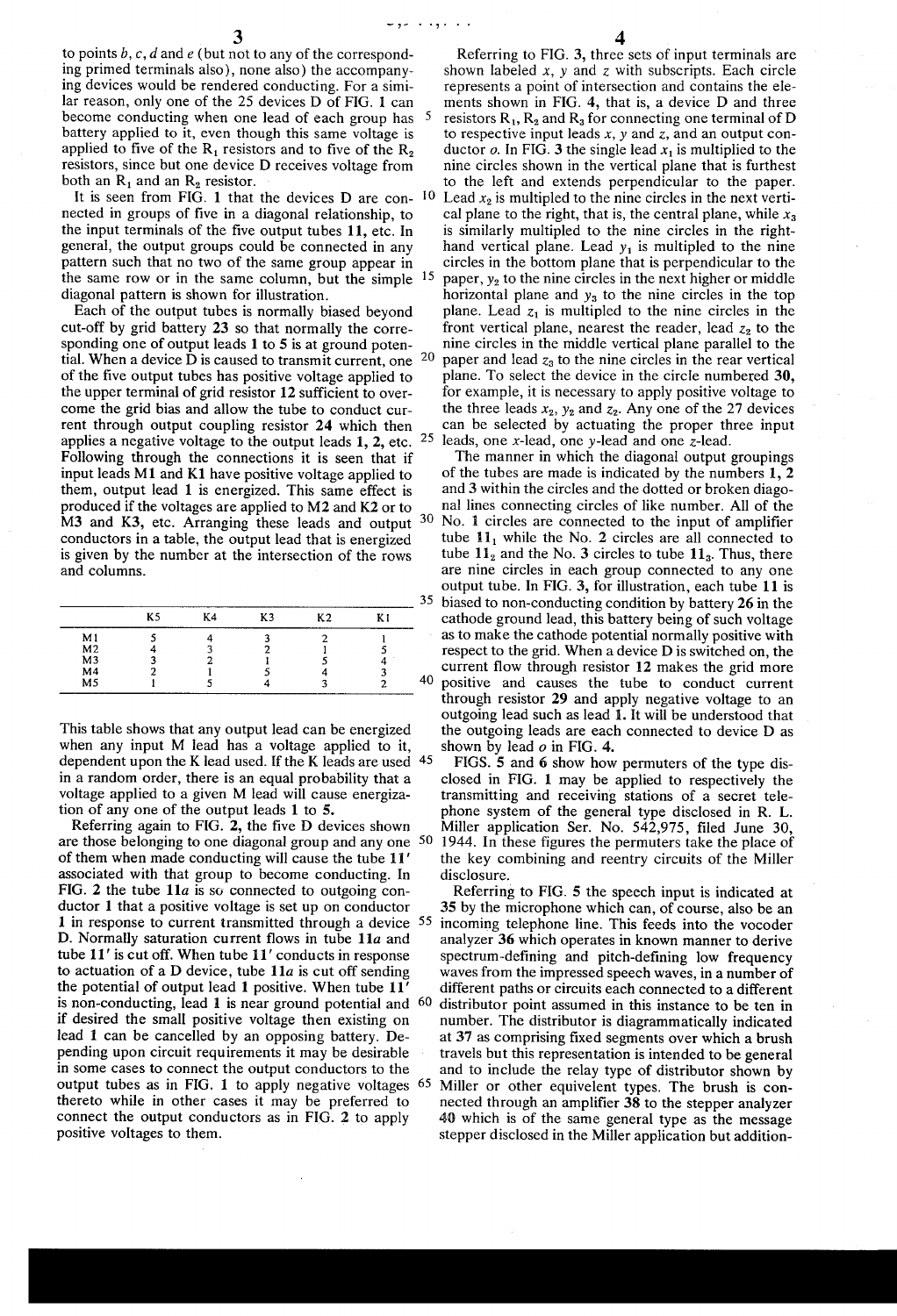ally includes five relays  $51$  to  $55$  which are arranged to be operated one at a time depending upon the strength of the impressed signal. The five stepper tubes  $41$  to  $45$ are gas-filled tubes which have their plates supplied with interrupted voltage from pulsing circuit 61 oper- 5 ated under control of standard frequency source 60. The grid circuits of these stepper tubes have different biases applied to them as disclosed by Miller, such that if the signal impressed upon them at a particular instant is of less than a certain amplitude (step 1) none of the  $10<sup>10</sup>$ stepper tubes fires but if the amplitude is as great as step 1 value or greater one or more of the tubes is fired depending upon whether the amplitude lies between step 1 and step 2, step 2 and step 3, etc.

If the amplitude of the signal at any instant is of less 5 than step 1 value, none of the relays  $51$  to  $55$  is energized since none of the stepper tubes is fired. Under these conditions when the pulsing voltage comes on at 61, this voltage is applied over a circuit through the outer armatures and back contacts of all five relays in  $20$ series to the upper or zero output lead 70 of the stepper analyzer. If the signal is of such strength that only tube 41 fires, relay 51 is energized due to the drop of potential existing through series resistor 46. This breaks the path leading to the zero output lead at the outer arma- 25 ture and back contact of relay 51 and closes a path for applying positive voltage through the inner armature and front contact to output lead 71. If the signal has a value between step 2 and step 3, the two stepper tubes 41 and 42 fire causing relay 52 to become energized.  $30<sup>2</sup>$ (Relay 51 does not become energized since no differ ence of potential exists across its terminals.) Relay 52 applies positive voltage to output lead 72. A similar action follows for steps 3, 4 and 5 causing a voltage to be placed on the corresponding output lead 73, 74 or 35 75. On step 5 all five stepper tubes fire and relay 55 receives energizing current due to the drop of potential across series resistor 48. In this manner the same value of positive potential is applied to one of the six output leads 70 to 75 depending upon the instantaneous am- <sup>40</sup> plitude of the signal.

These six leads are connected to input terminals of the first permuter  $P_1$  and correspond to the message leads shown in FIG. 1 except that in this case there are six such signal or message leads. There are also six key 45 leads shown at  $K_1$  corresponding to the key leads in FIG. 1. It is understood that the permuter  $P_1$  may be of the same type as shown in FIG. 1 except that it is a  $6 \times$ 6 instead of a  $5 \times 5$  permuter.

Five other permuters  $P_2$ ,  $P_3$ ,  $P_4$ ,  $P_5$  and  $P_6$  are also 50 shown having the number of message and key terminals indicated in the drawing. For example, permuter  $P_2$  has two message and two key leads, permuter  $P_3$  has three message and three key leads, etc. Each of these per muters may be constructed in accordance with the FIG. 55 1 disclosure.

The final output leads from the permuter  $P_6$  connect to ground through potentiometer resistances 80 to 85. It is assumed for convenience that the type of internal connection to the output amplifier tubes in each per-  $60$ muter is of the type shown in FIG. 2 so that positive voltages are used throughout for both the input and output message terminals of the permuter. Thus at each signal interval a positive voltage is applied to some one and one only of the potentiometer resistors 80 to 85, it 65 being understood that the voltage so applied is of the same value in all cases. In order to derive or recover six stepped values of signal having the values 0 to 5 steps,

Stepper 90 is arranged to sample the output pulses from the potentiometers 80 to 85 at about the middle of the pulse and to reproduce the stepped pulses in proper form for transmission. Instead of the potentiom eters 80 to 85 and single stepper 90 it would, of course, be possible to use six individual stepper tubes in place of the resistors 80 to 85 with their circuits arranged to

deliver the six different values of output current corre sponding to 0 to 5 steps.

The stepper 90 is supplied with interrupted voltage pulses from source 91, these pulses being properly timed in relation to those produced in the pulse circuit 61 by being driven from the same master oscillator 60 but in this case through a phase shifting circuit 92 which produces a slight lag in the pulses supplied to the stepper 90.

The output of the stepper 90 or of the individual stepper tubes in case they are used is applied to the brush of output distributor 93, the ten segments of which lead to individual multiplex carrier channels, each of which includes a holding circuit as disclosed in the Miller application. The multiplex carrier channels are assumed to employ respectively different carrier frequencies suitable for simultaneous transmission over the same line or radio channel to the distant station. Provision is made as disclosed more fully in the Miller application for properly timing the distributors 37 and 93 such that the latter lags slightly behind the former by the amount necessary for satisfactory operation.

As already indicated, it is necessary to supply key currents to the key leads of each of the permuters, these permuters requiring different numbers of key leads varying from two to six in the example given. For this purpose six different key currents are simulta neously recorded on the record 100, each key being modulated on a different carrier frequency wave, for example, so as to permit them to be separated by the six band filters shown at 101. The record 100 is driven under control of the master oscillator 60 at a definite and constant speed.

Each key modulated carrier wave is derived through its respective band-pass filter 101 and applied to detector 102 for deriving the key current. Detector 102 is followed by a stepper analyzer 103 in each key channel except the second, this stepper analyzer being equiva lent to that shown at 40 and containing the appropriate number of stepper tubes and relays. In the case of the second key channel, since only two key leads are used and since a positive voltage is always to be applied to either one or the other of the two leads, a simplification is indicated consisting merely of the relay 104 following the detector. The key for this channel is recorded merely as an on and off signal. If the key is an on signal the relay 104 is energized and applies positive voltage to the key lead 105 while if the key pulse is off, that is, zero the volage is applied to the alternate key lead 106. The stepper analyzers 103 are operated in synchronism with the stepper analyzer 40 so that the key impulses are applied to and withdrawn from the permuters si multaneously with the signal pulses.

6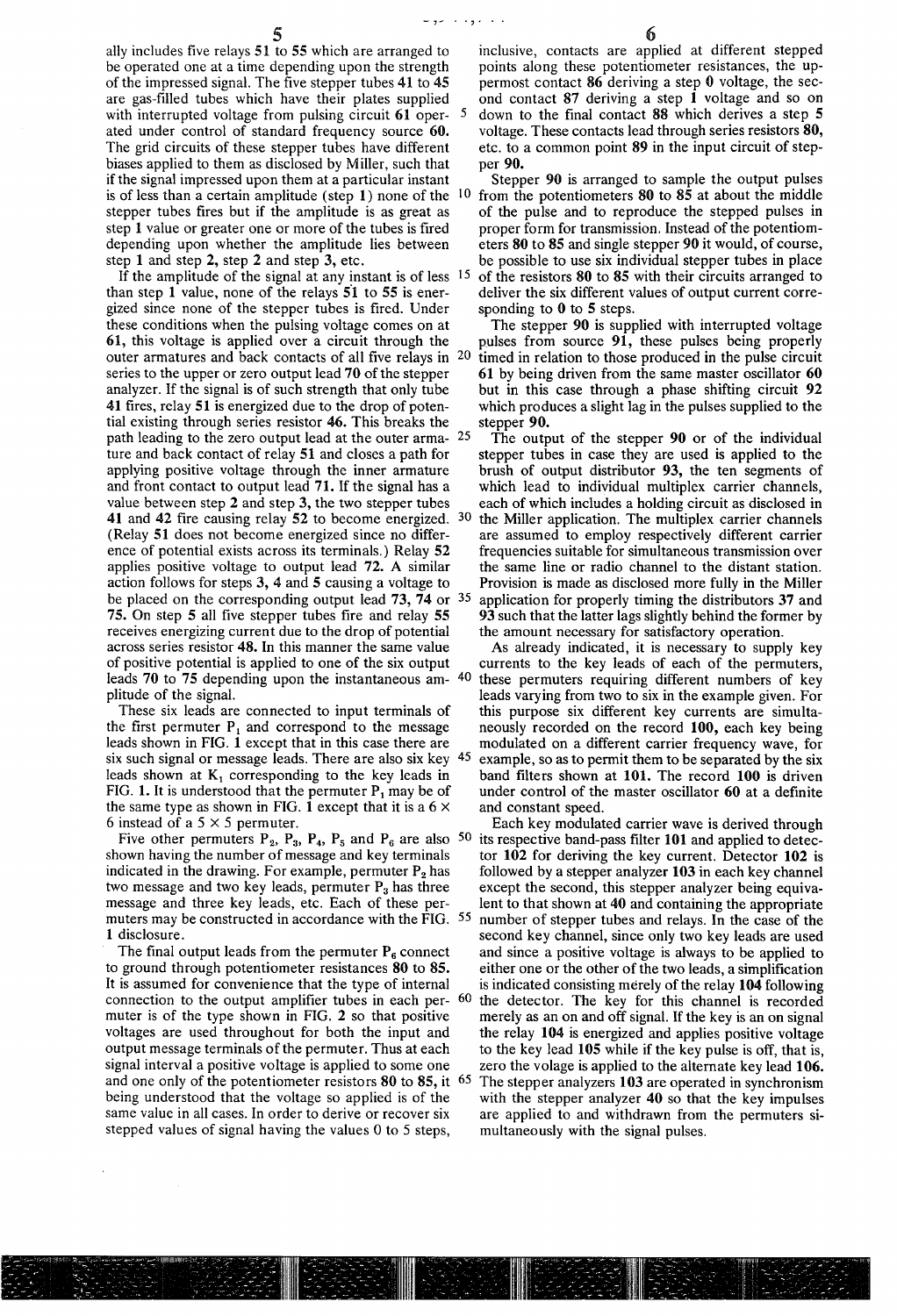The purpose of using two permuters  $P_1$  and  $P_6$ , each a  $6 \times 6$  permuter, is to produce a more uniform distribution of the enciphered signal values when taken over long periods of time. Complete permutation could be obtained if one of these two permuters, for example, P<sub>1</sub>, 5 were omitted. If the permuters  $P_2$ ,  $P_3$  and  $P_4$  also were omitted, that is, if only the two permuters  $P_5$  and  $P_6$ were used only 30 out of the possible 720 permutations would be obtained. The full 720 permutations are, however, obtained by addition of the three smaller 10 permuters  $P_2$ ,  $P_3$  and  $P_4$ , this feature being due to H. Nyquist and being disclosed and claimed in his application Ser. No. 592,968, filed May 10, 1945, now U.S. Pat. No. 2,424,998 of Aug. 5, 1947.

In the receiving station in FIG. 6 the received enci-15 phered signals are received in the receiving multiplex terminal 110 and the detected pulses, corresponding to those impressed on the input terminals of the transmitting multiplex channels of FIG. 5, are applied to the segments of the distributor 111. This distributor oper- 20 ates in synchronism with the distributor 93 at the distant station and applies the received pulses to the stepper analyzer 112 which is similar to the stepper analyzer 40. All of the apparatus in the receiving station including the distributors and the stepper analyzer 112 <sup>25</sup> are timed from the master oscillator 120 thereat which is constructed and arranged similarly to the master oscillator 60 to maintain a highly constant frequency over long periods of time.

Six permuters  $P_1$  to  $P_6$ , which are duplicates of the 30 corresponding permuters of FIG. 5, are connected beginning at the output of stepper analyzer 112 but in reverse order to those at the transmitting station,  $P_6$ coming first in this instance and  $P_1$  last. The final output of the permuter  $P_1$  contains the decoded message  $35$ pulses corresponding to those impressed upon the permuter  $P_1$  at the transmitter. These are converted to stepped value pulses by the potentiometer resistors shown at 114 to 119 which are arranged similarly to 40 those at the transmitter to apply stepped value pulses to the output stepper 121. The output pulses from this stepper are applied to the output distributor 122 leading to vocoder synthesizer 123. This part of the circuit may be entirely similar to that disclosed in the Miller application and the final reconstructed speech is ap- 45 plied to the output line or receiver 124.

The circuits for producing the keys are a duplicate of those at the transmitter, the record 100' containing a recording of each of the six keys that are used at the transmitter, this record being a duplicate of the record 50 100 and stamped from the same master record or recorded in duplicate with the record 100. The various keys are derived as described in FIG. 5 by means of analyzing band filters, detectors and stepper analyzers or, in the case of the second key channel, a relay. In this 55 voltage to different individual message terminals to manner the keys are applied to the permuters in proper timed relation to decipher the received signals.

The manner in which the signals are deciphered at the receiver by permuters which are duplicates of those used at the transmitter can be illustrated by means of a 60 table similar to that given above in connection with the description of FIG. 1. If it be assumed that each permuter is similarly constructed except for the number of input message and key leads and number of output leads, the internal connections for permuters  $P_5$  of 65 FIGS. 5 and 6 may be assumed to be made in accordance with the table given above. In the case of the receiver the incoming leads carrying enciphered signals

may be called S leads and correspond to the M leads in the above table. The corresponding table for the receiver permuter  $P_5$  will then be as follows:

|                | K5 | K4 | K3 | K <sub>2</sub> | V 1 |
|----------------|----|----|----|----------------|-----|
| S1             |    |    |    |                |     |
| S <sub>2</sub> |    |    |    |                |     |
| S3             |    |    |    |                |     |
| S <sub>4</sub> |    |    |    |                |     |
| S <sub>5</sub> |    |    |    |                |     |

where the numbers in the rows and columns refer to the output lead or channel that is energized. It is seen that the internal connections represented in this table duplicate those given in the previous table showing that the transmitting and receiving permuters can be identical.

To test the operation, assume that the message lead used at the transmitter is M1 and the key is K5. These result in a signal being sent out on lead 5, that is, the signal sent is  $S5$ . When this is received and when  $K_5$  is used, it is seen that output lead 1 is energized giving back M1, the original message. This same result follows for all the other message and key values so long as the identical key is used at the receiver. While in this simple example only a single permuter is assumed, the same rule applies for each permuter and for permuters in tandem when placed in the order given in FIGS. 5 and 6.

The invention is not to be construed as limited to the specific circuits or devices disclosed but its scope is defined in the claims.

What is claimed is:

1. In a scrambling system for translating input message values into output currents of substantially random occurrence of values, separate message input circuits for each message value, separate outputs control circuits for determining each output current value, a plurality of key circuits crossing said message input circuits, means to apply key currents to respective key circuits on a substantially random basis, and means at each cross-over point between said message input circuits and key circuits for setting up a current condition in a corresponding one of said output control circuits to determine the value of output current.

2. A system according to claim 1 in which the means at each cross-over point are connected in groups to respective output control circuits, each group including one such means individual to each message input circuit and to a different one of said key circuits.

3. In a signaling system, means to encipher signals comprising a circuit having a plurality of message terminals and a plurality of key terminals, transmission means for the signals comprising means to apply a indicate different respective signals, means to simultaneously apply a voltage to a given key terminal to indicate the respective key value, individual means in said circuit selectively actuated by the voltages applied to the particular message and key terminals, and a plurality of outgoing circuits each individually controlled by any one of a group of said selectively actuated means, each such group comprising those means selectively actuated by voltages simultaneously applied to any one of said message terminals and a different respective one of said key terminals.

4. In combination, a circuit network having a plural number N of input terminals constituting one group